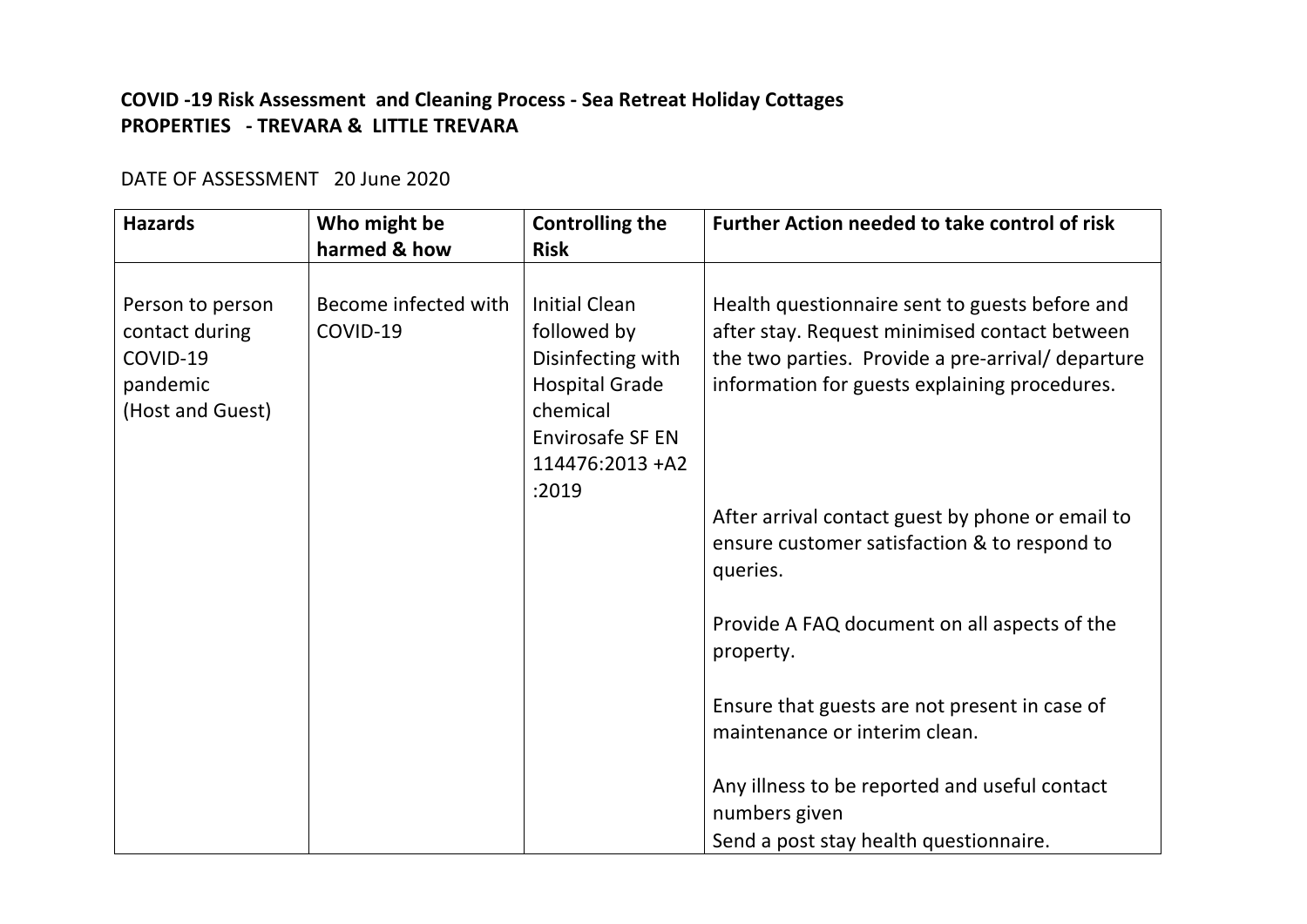| <b>CLEANER / HOUSEKEEPER</b>                                                                           |                                                                           |                                                                                                                                                                                                                                                                                                                                                       |  |  |  |  |  |
|--------------------------------------------------------------------------------------------------------|---------------------------------------------------------------------------|-------------------------------------------------------------------------------------------------------------------------------------------------------------------------------------------------------------------------------------------------------------------------------------------------------------------------------------------------------|--|--|--|--|--|
| <b>Hazard</b><br>Cleaner/<br>housekeeper ill<br>Not fit for work<br>Infected with<br>COVID-19          | <b>Risk</b><br>Could spread<br>COVID19 through<br>cleaning in<br>property | Weekly on going checking system & document for cleaners health/ well<br>being                                                                                                                                                                                                                                                                         |  |  |  |  |  |
| Cleaning<br>regimes not<br>effective.<br>Not fit for<br>purpose                                        | Contaminated<br>accommodation<br>spread COVID 19                          | Cleaning plan for cleaner to adhere to and sign off after each clean. Check list<br>created for cleaner to fill in and leave at property for transparency                                                                                                                                                                                             |  |  |  |  |  |
|                                                                                                        |                                                                           | Maintenance checklist to sign and any issues to be flagged up before arrival<br>of new guest<br>Ensure that cleaners are well trained and understand cross contamination &<br>risk of infection.<br>Protective clothing issued, training given on correct handwashing, disposal<br>of protective clothing<br>Cleaning standards checked periodically. |  |  |  |  |  |
| Incorrect/<br>ineffective<br>cleaning<br>materials used/<br><b>Cleaning</b><br>regimes not<br>recorded | Not cleaning or<br>disinfecting the<br>property correctly                 | Cleaning requirement put together stating what should be disinfected<br>throughout the property.<br>All touch points, door handles, bannisters, surfaces and bathrooms<br>Disinfect floors and key areas of walls<br>All cleaning materials are clean and fit for purpose                                                                             |  |  |  |  |  |